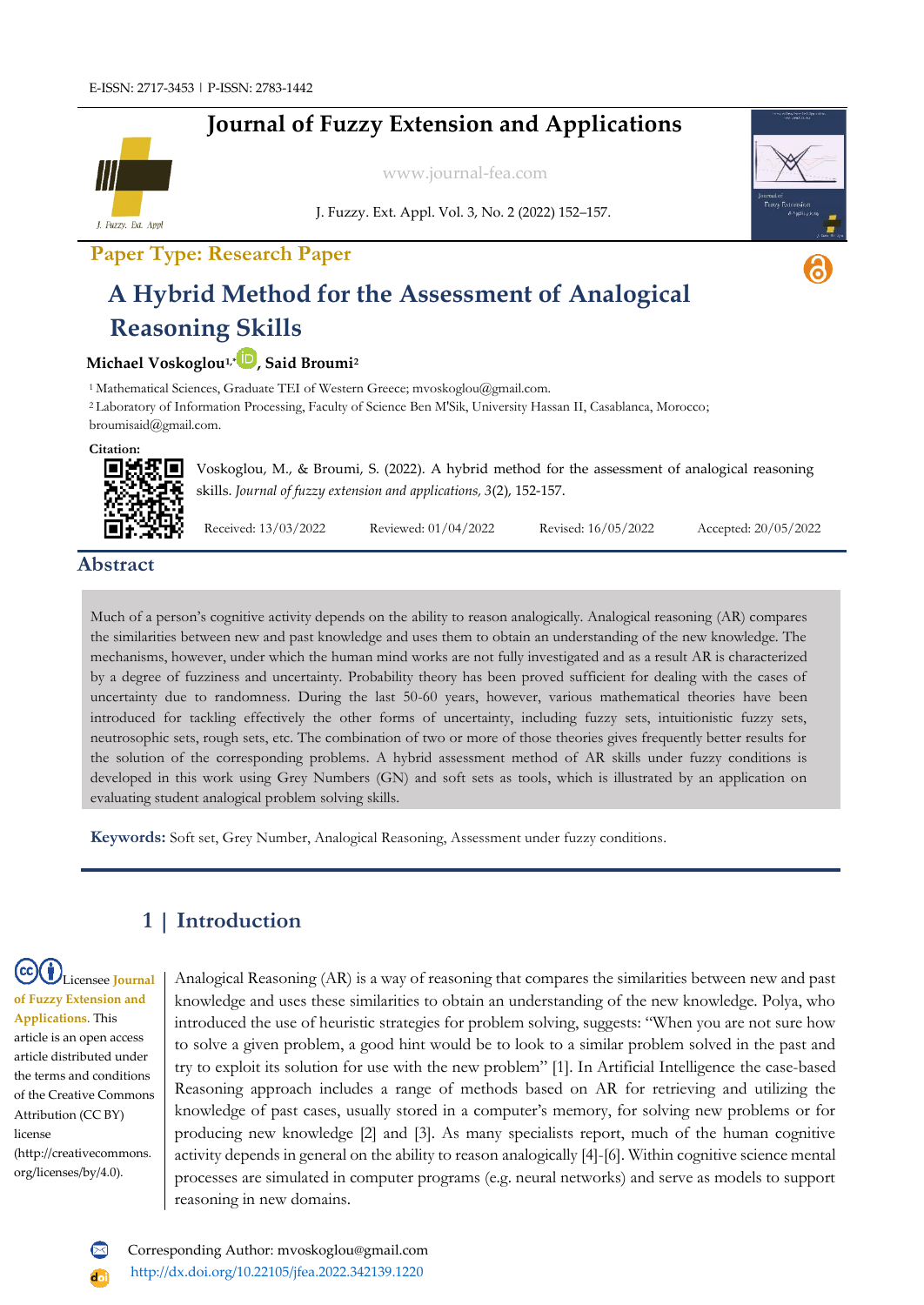

**153**

It becomes evident therefore, that the assessment of the AR skills is a very important process. The mechanisms, however, under which the human mind works have not fully investigated yet. As a result, human reasoning in general and AR in particular are characterized by a degree of fuzziness and uncertainty. The first of the present authors proposed several methods in the past for assessment under fuzzy conditions including the measurement of a system's uncertainty, the use of the center of gravity defuzzification technique, the use of triangular fuzzy numbers or of GNs, etc. All these methods are reviewed in [7] accompanied by suitable examples. Recently he has also used soft sets for assessment with respect to a finite set of parameters [8].

In this work we introduce a hybrid method for assessing AR skills that uses soft sets and GNs as tools. The rest of the paper is organized as follows: Section 2 contains the elements from the theory of GNs and soft sets that are necessary for understanding the paper. The hybrid assessment method is presented in Section 3, illustrated by an example of assessing student analogical problem solving skills. The article closes with the final conclusion and some hints for future research included in Section 4.

# **2 | Background**

The frequently appearing in real world, in science and in everyday life uncertainty is due to several reasons, like randomness, imprecise data, vague information, etc. Probability theory has been proved sufficient for dealing with the cases of uncertainty due to randomness. During the last 50-60 years, however, various mathematical theories have been introduced for tackling effectively the other forms of uncertainty, including fuzzy sets [9], intuitionistic fuzzy sets [10], neutrosophic sets [11], rough sets [12] and several others [13]. The combination of two or more of those theories gives frequently better results for the solution of the corresponding problems and that is what we are going to attempt here for the assessment of AR skills.

#### **2.1 | Grey Numbers (GNs)**

Ju-Long [14] introduced in 1982 the theory of grey systems as a new tool for dealing with the uncertainty created by the use of approximate data. A system is characterized as grey if it lacks information about its structure, operation and/or its behavior. The use of GNs [15] is the tool for performing the necessary calculations in grey systems.

A GN, say A, is an interval estimate [x, y] of a real number, whose exact value within [x, y] is not known. We symbolize then A by writing  $A \in [x, y]$ . A GN A is frequently accompanied by a whitenization function g: [x, y]  $\rightarrow$  [0, 1], such that, if a  $\in$  [x, y], then the closer is g(a) to 1, the better a approximates the unknown real value of A. If no whitenization function has been defined, we usually consider as the crisp approximation of A the real number

$$
W(A) = \frac{x+y}{2}.\tag{1}
$$

The arithmetic operations between GNs are defined with the help of the known arithmetic of the real intervals [16]. In this work we make use only of the addition A+B of GNs and the scalar product of a GN with a positive number, say r, which are defined as follows: if  $A \in [x1, y1]$  and  $B \in [x2, y2]$  are GNs, then:  $W(A) = \frac{x+y}{2}$ . (1)<br>
The arithmetic operations between GNs are defined with the help of the known arithmetic of the real<br>
intervals [16]. In this work we make use only of the addition A+B of GNs and the scalar product of a

$$
A + B \in \left[ x_1 + y_1, x_2 + y_2 \right]. \tag{2}
$$

$$
rG_1 \in \left[ rx_1, \, ry_1 \right]. \tag{3}
$$

#### **2.2 | Soft Sets**

All the theories, mentioned in the beginning of this section, which have been developed for dealing with the several types of the existing uncertainty, have their own difficulties. The reason of these difficulties is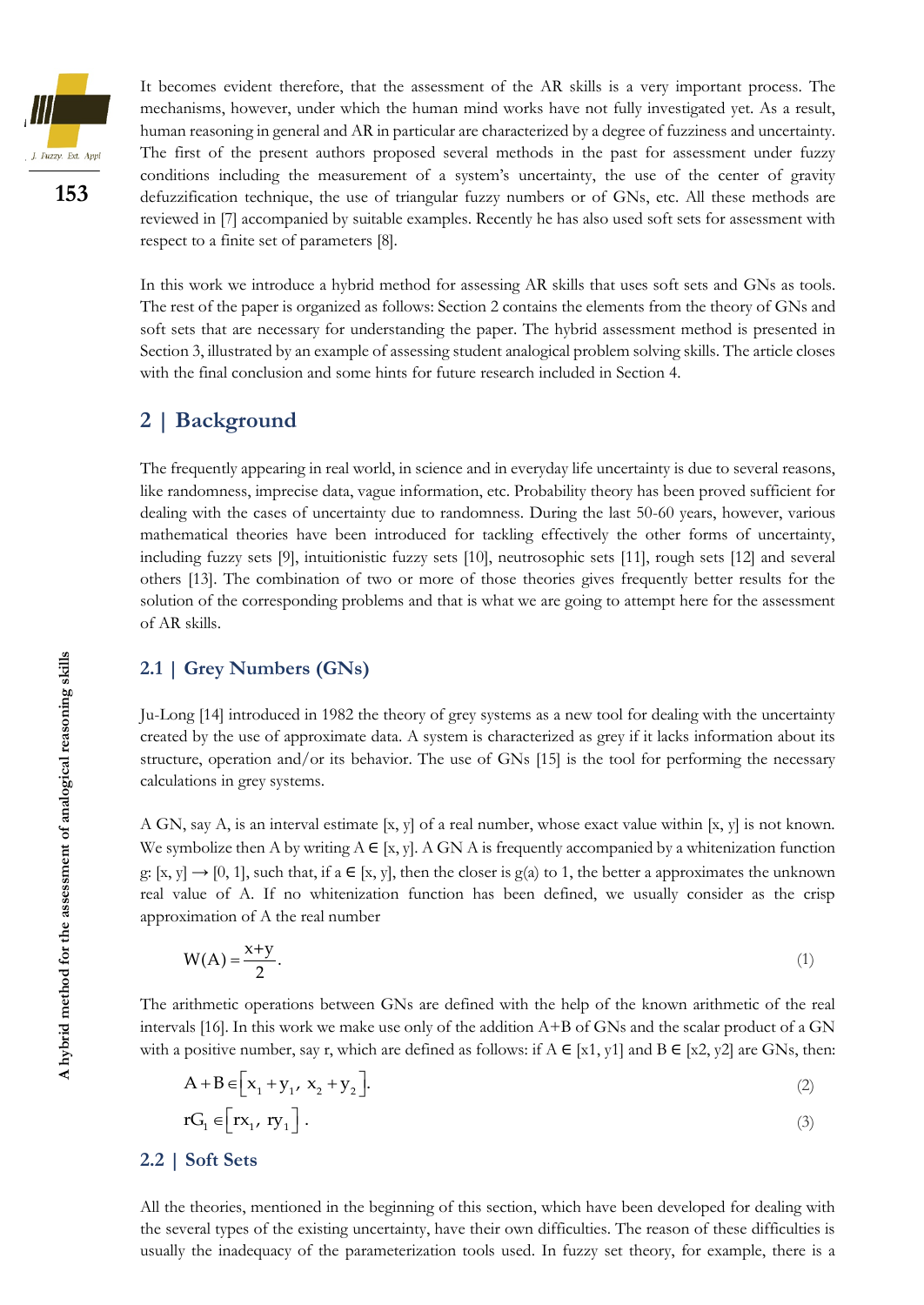difficulty with the membership function, the definition of which is not unique depending on the observers' personal criteria [17]. To overpass these difficulties Molodtsov [18] introduced the concept of soft set for tackling the uncertainty in a parametric number.



Let U be the set of the discourse, let E be a set of parameters and let f:  $E \rightarrow P(U)$  be a map from E to the power set  $P(U)$  of U. Then the soft set on U depending on f and E, symbolized by  $(f, E)$ , is defined as the set of the ordered pairs

$$
(f, E) = \{ (e, f(e)) \colon e \in E \} . \tag{4}
$$

The set (f, E), being actually a family of subsets of U, is called "soft" because its form depends on the parameters. For general facts on soft sets we refer to [19].

# **3 | The Hybrid Assessment Method**

Several researches ([20]-[24], etc.) have provided detailed models for the AR process which are broadly consistent with problem solving strategies. According to these models the main steps of AR include Representation (R) of the problem under solution (target problem), Search and Retrieval (S-R) of the related past problem (source problem), Mapping (M) of the representations of the target to the source problem for finding the corresponding similarities between them and adaptation (A) of the solution of the source for use with the target problem.

The purpose of the following classroom application was the assessment of AR skills of a class of 20 students. For this, four sets of problems were given to students for solution. Each set included the target problem, the source problem which was a remote analogue to the target problem sharing structure but not surface characteristics with it, a distractor problem sharing surface but not structure characteristics with the target problem and an unrelated to the target problem. The solution procedures of the last three problems were given to students, who were asked to solve the target problem with the help of the given solutions. As an example, we present below one of the sets of those problems [24]. ( $f, E$ ) = { $\{e, f(e)\}\colon e \in E\}$ .<br>The set ( $f, E$ ), being accually a family of subsets of U, is called "soft"<br>parameters. I/or general facts on soft sets we refer to [19].<br>
[The Hybrid Assecssment Method<br>Several researches (20

**Target problem.** A box contains 8 balls numbered from 1 to 8. One makes three successive drawings, putting back the corresponding ball to the box before the next drawing. Find the probability of getting all the balls drawn out of the box different to each other.

**Solution.** The probability is equal to the quotient of the total number of the ordered samples of 3 objects from 8 (favourable outcomes) to the total number of the corresponding samples with replacement (possible outcomes).

**Remote analogue.** How many numbers of 2 digits can be formed by using the digits from 1 to 6 and how many of them have their digits different?

**Solution's sketch given to students.** Find the total number of the ordered samples of 2 objects from 6 with and without replacement respectively.

**Distractor problem.** A box contains 3 white, 4 blue and 6 black balls. If we draw out 2 balls, what is the probability to be of the same colour?

**Solution's sketch given to students.** The number of all favourable outcomes is equal to the sum of the total number of combinations of 3, 4 and 6 objects taken 2 at each time respectively, while the number of all possible outcomes is equal to the total number of combinations of 13 objects taken 2 at each time.

**Unrelated problem.** Find the number of all possible anagrams of the word "SIMPLE". How many of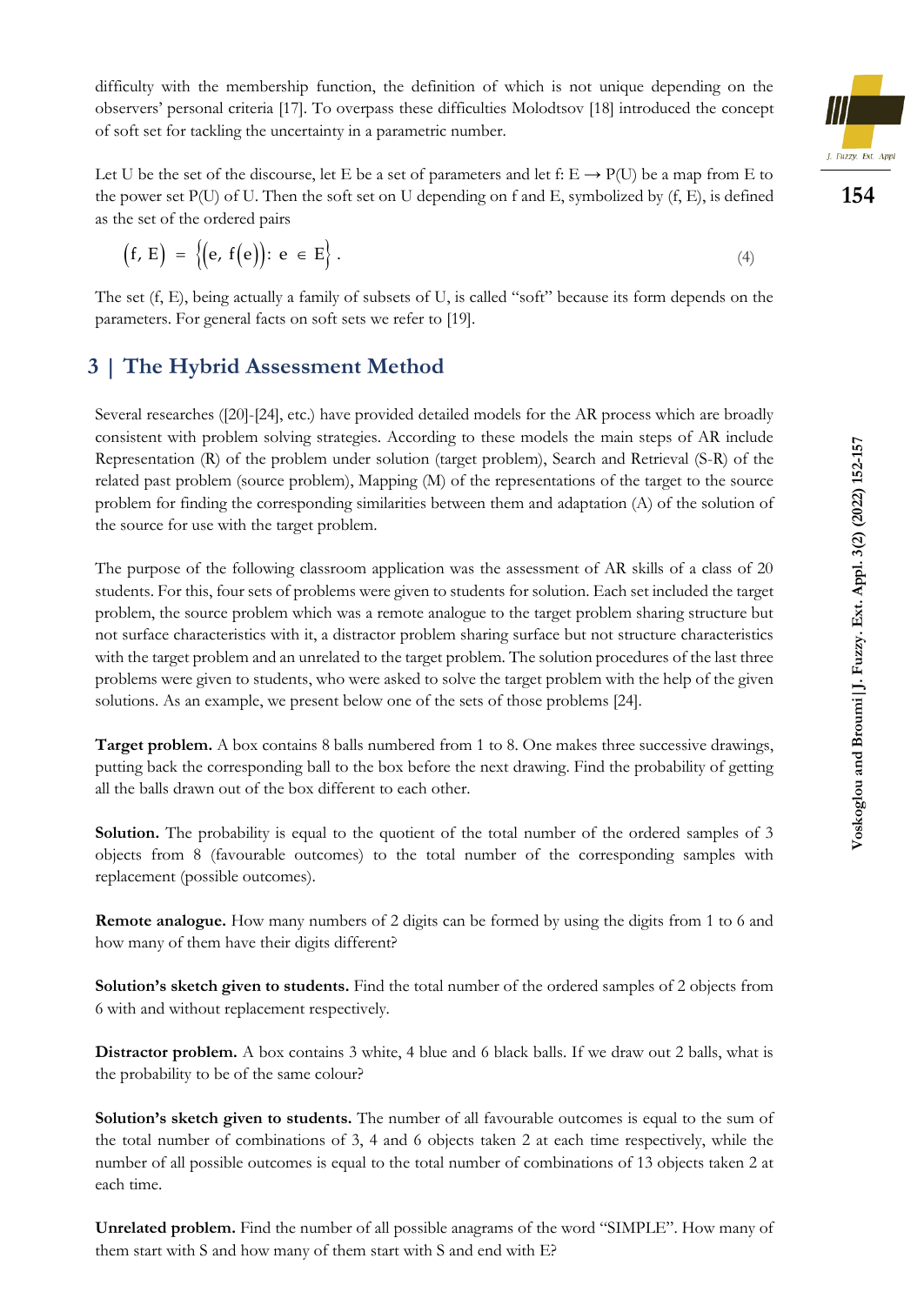

**Solution's sketch given to students.** The number of all possible anagrams is equal to the total number 6! of the permutations of 6 objects. The anagrams starting with S are 5! and the anagrams starting with S and ending with E are 4!



The student AR skills were assessed by using the linguistic grades  $A =$  excellent,  $B =$  very good,  $C =$  good,  $D =$  fair and  $F =$  unsatisfactory (failed). It becomes evident that such kind of assessment involves a degree of fuzziness caused by the existence of the linguistic grades, which are less accurate than the numerical scores.

Let  $U = \{S_1, S_2, \ldots, S_{20}\}\)$  be the set of the students of the class under assessment and let  $E = \{A, B, C, D, D\}$ F} be the set of the linguistic grades (parameters) mentioned before. Then, according to the results of the student assessment, we defined a map f:  $E \rightarrow P(U)$  as follows:  $f(A) = \{S_5, S_{14}, S_{18}\}, f(B) = \{S_1, S_3, S_9,$  $S_{12}$ ,  $S_{15}$ ,  $S_{17}$ },  $f(C) = \{S_2, S_6, S_8, S_{11}, S_{13}, S_{20}\}$ ,  $f(D) = \{S_4, S_7, S_{16}\}$ ,  $f(F) = \{S_{10}, S_{19}\}$ . Consequently, the soft set

$$
(f, E) = \{(A, f(A)), (B, f(B)), (C, f(C)), (D, f(D)), (F, f(F))\},
$$
 (5)

represents mathematically the student class overall performance in a parametric way.

Another advantage of using softs sets as tools for the assessment of student AR skills is the mathematical representation of each student's profile with respect to the steps of the AR process. In fact, consider a particular student of the class and let  $V = \{R, S\}$ , M, A be the set of the steps of the AR process mentioned in the beginning of this section. Define a map g:  $E \rightarrow P(V)$  assigning to each linguistic grade (parameter) of E the steps of the AR process in which the performance of the particular student was assessed by this grade. Then the soft set  $(g, E)$  represents mathematically the student's profile. For example, the soft set (g, E) = { $(A, {R, S-R}$ }, (B,  $\emptyset$ ),  $(C, {M, A}$ }, (D, $\emptyset$ ), (F, $\emptyset$ )}.

$$
(g, E) = \{ (A, \{R, S-R\}), (B, \emptyset), (C, \{M, A\}), (D, \emptyset), (F, \emptyset) \}.
$$
 (6)

corresponds to a student who demonstrated excellent performance at the steps of representation and search-retrieval and good performance at the steps of mapping and adaptation.

Sometimes, however, it is necessary to assess the mean performance of a student class. This is needed, for example, when one wants to compare the performance of two different student classes. It becomes evident that, when using linguistic grades, the mean performance cannot be assessed by calculating the mean value of the student scores in the classical way. In order to overpass this difficulty we assigned a scale of numerical scores from 1 to 100 to the linguistic grades A, B, C, D and F as follows: A (85–100), B (75– 84), C (60–74), D (50–59) and F (0–49) 1 . For simplifying our notation we used the same letters to correspond to each of those grades the GNs A  $\in$  [85, 100], B  $\in$  [75, 84], C  $\in$  [60, 74], D  $\in$  [50, 59] and F ∈ [0, 49], respectively. This enabled us to assign one of the GNs A, B, C, D, F to each student of the class. Then, using equation (5), it is easy to check that the "mean value" M of all those GNs is equal to the GN Example the state afternal take A(9), B, F(8), C,  $I(\mathbf{C})$ ,  $\mathbf{D}$ ,  $\mathbf{D}(\mathbf{C}, \mathbf{F}(\mathbf{C}))$ ,  $\mathbf{D}(\mathbf{C}, \mathbf{F}(\mathbf{C}))$ ,  $\mathbf{D}(\mathbf{C}, \mathbf{F}(\mathbf{C}))$ ,  $\mathbf{D}(\mathbf{C}, \mathbf{F}(\mathbf{C}))$ ,  $\mathbf{D}(\mathbf{C}, \mathbf{F}(\mathbf{C}))$ ,  $\mathbf{D}(\mathbf$ 

$$
M = \frac{1}{20} (3A + 6B + 6C + 3D + 2F), or by (3) M = \frac{1}{20} ([255, 300] + [450, 504] + [360, 444] + [150, 177] + [0, 98]),
$$

or by (2)  $M = \frac{1}{20}$  $\frac{1}{20}$  [1215, 1523]. Thus, by (3) M  $\in$  [60.75, 76.15]. Therefore, by (1) W(M)=68.45, which means that the student class demonstrated a good mean performance.

<sup>&</sup>lt;sup>1</sup> The scores assigned to the linguistic grades are not standard and may differ from case to case. For instance, in a more rigorous assessment one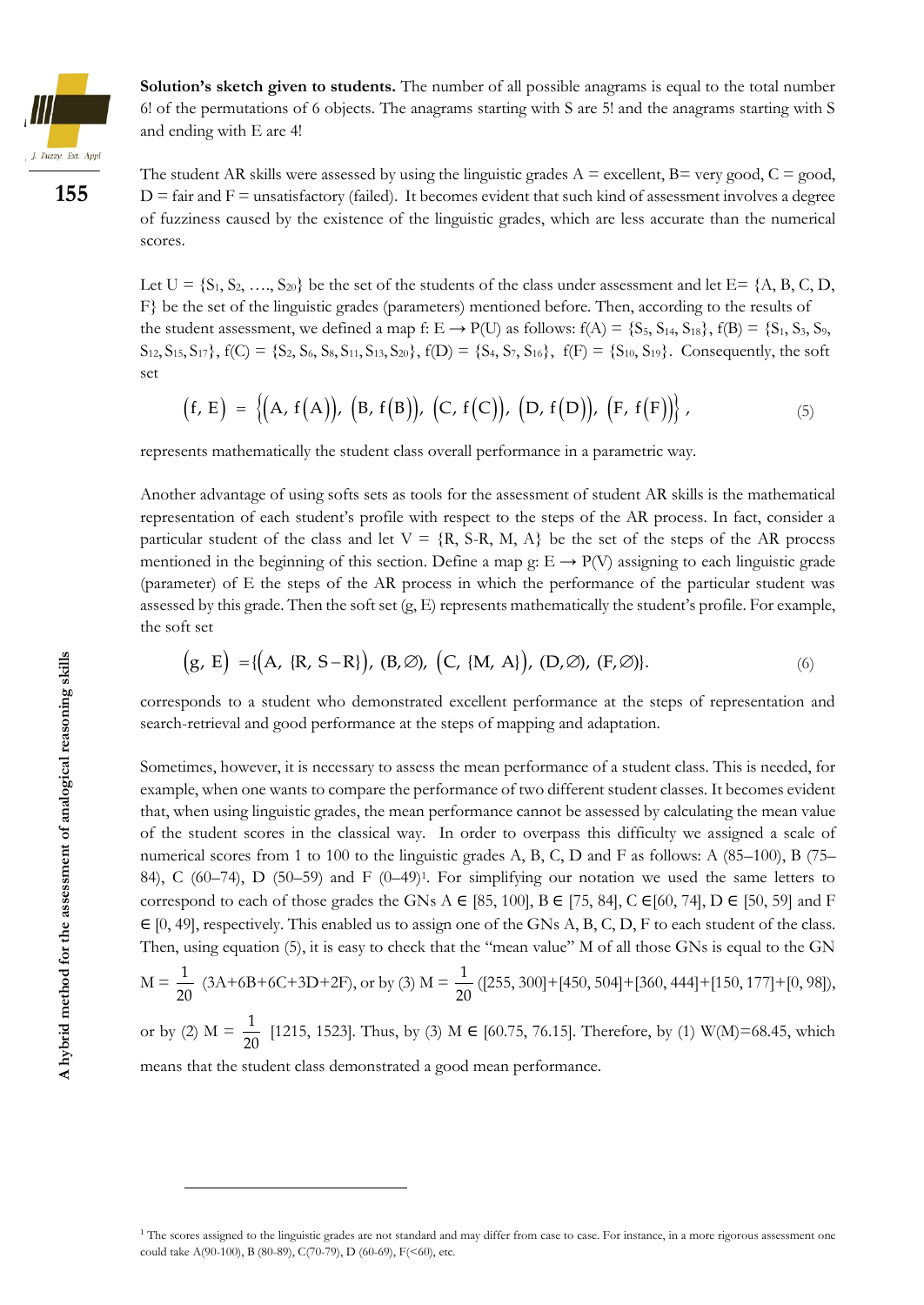# **4 | Discussion and Conclusions**

A hybrid method using soft sets and GNs as tools was developed in this work for the assessment of student AR skills. The use of soft sets enabled a mathematical representation of the overall student performance in terms of the linguistic grades (parameters) used for their assessment, whereas the use of GNs enabled to obtain a crisp representative evaluating their mean performance. The second is useful when one wants to compare the performance of two or more student groups.

The new hybrid assessment method developed here has a general character. This means that, apart from student assessment, it could be utilized for assessing a great variety of other human or machine (e.g. case–based reasoning or decision making systems) activities. This is an important direction for future research. The theory of fuzzy systems, however, and the alternative theories related to it which were mentioned in the beginning of Section 2 of the present work, give also many and good other opportunities of applied and theoretical research in almost all sectors of the human activity, e.g. see [25]- [28], etc.

## **References**

- Polya, G. (1954). *Induction and analogy in mathematics: volume I of mathematics and pausible reasoning*. Princeton University Press.
- Voskoglou, M. G. (2008, September). Case-based reasoning: a recent theory for problem-solving and  $\lceil 2 \rceil$ learning in computers and people. In *world summit on knowledge society* (pp. 314-319). Springer, Berlin, Heidelberg[. https://link.springer.com/chapter/10.1007/978-3-540-87783-7\\_40](https://link.springer.com/chapter/10.1007/978-3-540-87783-7_40)
- Voskoglou, M. Gr. & Salem, A. B. (2014). Analogy-based and case–based reasoning: two sides of the same coin. *International journal of applications of fuzzy sets and artificial intelligence*, *4*, 5-51.
- Holyoak, K. J. (1985). The pragmatics of analogical transfer. In *psychology of learning and motivation* (Vol. 19, pp. 59-87). Academic Press.
- Bugaiska, A., & Thibaut, J. P. (2015). Analogical reasoning and aging: the processing speed and inhibition hypothesis. *Aging, neuropsychology, and cognition*, *22*(3), 340-356.
- Thibaut, J. P., & French, R. M. (2016). Analogical reasoning, control and executive functions: a developmental investigation with eye-tracking. *Cognitive development*, *38*, 10-26.
- Voskoglou, M. G. (2019). Methods for assessing human–machine performance under fuzzy conditions. *Mathematics*, *7*(3), 230[. https://doi.org/10.3390/math7030230](https://doi.org/10.3390/math7030230)
- Voskoglou, M. G. (2022). Soft sets as tools for assessing human-machine performance. *Egyptian computer science journal, 46*(1), 1-6.
- Zadeh, L. A. (1965). Fuzzy sets. *Information and control*, *8*(3), 338-353. [https://doi.org/10.1016/S0019-](https://doi.org/10.1016/S0019-9958(65)90241-X) [9958\(65\)90241-X](https://doi.org/10.1016/S0019-9958(65)90241-X)
- Atanassov, K. T. (1986). Intuitionistic Fuzzy Sets. *Fuzzy sets and systems*, 20, 87-96
- Smarandache, F. (1998). *[Neutrosophy: neutrosophic probability, set, and logic: analytic synthesis &](https://philpapers.org/go.pl?id=SMANNP&proxyId=&u=http%3A%2F%2Fbooks.google.com%2Fbooks%3Fid%3DLgEZAQAAIAAJ%26printsec%3Dfront_cover) synthetic [analysis](https://philpapers.org/go.pl?id=SMANNP&proxyId=&u=http%3A%2F%2Fbooks.google.com%2Fbooks%3Fid%3DLgEZAQAAIAAJ%26printsec%3Dfront_cover)*. American Research Press.
- Pawlak, Z. (1991). *Rough sets: Theoretical aspects of reasoning about data* (Vol. 9). Springer Science & Business Media.
- Voskoglou, M. G. (2019). Fuzzy systems, extensions and relative theories. *WSEAS transactions on advances in engineering education*, *16*, 63-69.
- Ju-Long, D. (1982). Control problems of grey systems. *Systems & control letters*, *1*(5), 288-294.
- Liu, S., & Forrest, J. Y. L. (Eds.). (2010). *Advances in grey systems research*. Springer.
- Moore, R. E., Kearfott, R. B., & Cloud, M. G. (2009). *Introduction to interval analysis*. Society for Industrial and Applied Mathematics.
- Klir, G. J. & Folger, T. A. (1988). *Fuzzy sets, Uncertainty and information*. Prentice-Hall.
- Molodtsov, D. (1999). Soft set theory—first results. *Computers & mathematics with applications*, *37*(4-5), 19-31.
- Maji, P. K., Biswas, R., & Roy, A. R. (2003). Soft set theory. *Computers & mathematics with applications*, *45*(4-5), 555-562.



**156**